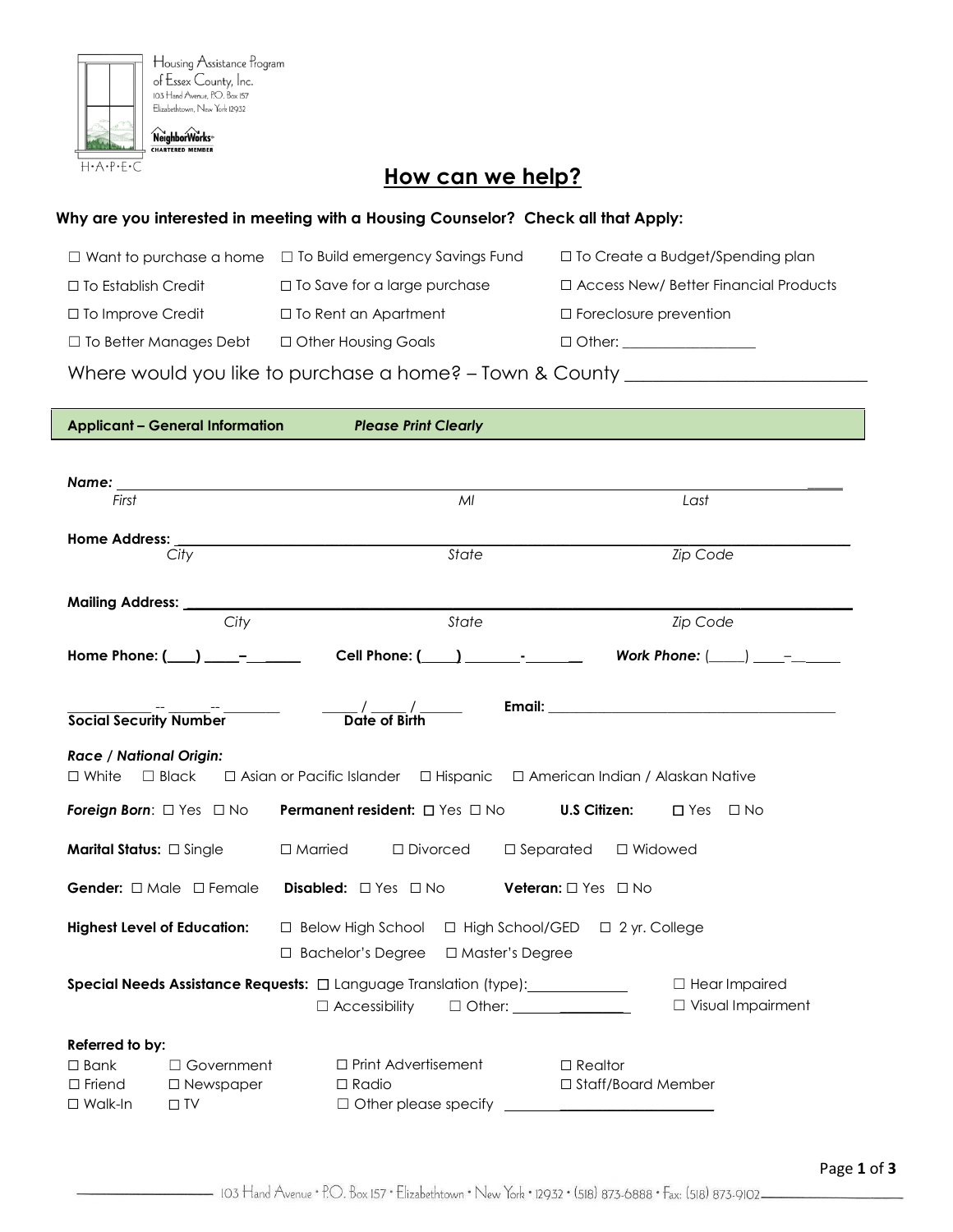| <b>Co-Applicant - General Information</b><br><b>Please Print Clearly</b>                                                                                   |  |  |  |  |  |  |  |
|------------------------------------------------------------------------------------------------------------------------------------------------------------|--|--|--|--|--|--|--|
|                                                                                                                                                            |  |  |  |  |  |  |  |
| MI<br>Last<br>First                                                                                                                                        |  |  |  |  |  |  |  |
| Home Phone: $(\_\_) \_\_$ -                                                                                                                                |  |  |  |  |  |  |  |
| <b>Email: ______________________________</b>                                                                                                               |  |  |  |  |  |  |  |
| $\frac{1}{\sqrt{2}}$ Date of Birth<br><b>Social Security Number</b>                                                                                        |  |  |  |  |  |  |  |
| <b>Race / National Origin:</b><br>$\Box$ Black<br>$\Box$ Asian or Pacific Islander $\Box$ Hispanic $\Box$ American Indian / Alaskan Native<br>$\Box$ White |  |  |  |  |  |  |  |
| <b>Foreign Born:</b> $\Box$ Yes $\Box$ No<br><b>Permanent resident:</b> $\Box$ Yes $\Box$ No<br><b>U.S Citizen:</b><br>$\Box$ Yes $\Box$ No                |  |  |  |  |  |  |  |
| <b>Marital Status:</b> $\Box$ Single<br>$\Box$ Married $\Box$ Divorced<br>$\square$ Separated<br>□ Widowed                                                 |  |  |  |  |  |  |  |
| <b>Gender:</b> $\Box$ Male $\Box$ Female<br><b>Disabled:</b> $\Box$ Yes $\Box$ No<br><b>Veteran:</b> □ Yes □ No                                            |  |  |  |  |  |  |  |
| □ Below High School □ High School/GED □ 2 yr. College<br><b>Highest Level of Education:</b>                                                                |  |  |  |  |  |  |  |
| □ Bachelor's Degree □ Master's Degree                                                                                                                      |  |  |  |  |  |  |  |
|                                                                                                                                                            |  |  |  |  |  |  |  |
|                                                                                                                                                            |  |  |  |  |  |  |  |
| <b>Household-Information</b><br><b>Please Print Clearly</b>                                                                                                |  |  |  |  |  |  |  |
| Have either applicant(s) owned a home in the last 3 years: $\square$ Yes $\square$ No                                                                      |  |  |  |  |  |  |  |
|                                                                                                                                                            |  |  |  |  |  |  |  |
| Household Type (please select the most accurate)                                                                                                           |  |  |  |  |  |  |  |
|                                                                                                                                                            |  |  |  |  |  |  |  |
| $\Box$ Male/single parent household<br>$\Box$ Married without children $\Box$ Two or more unrelated adults                                                 |  |  |  |  |  |  |  |
| No. of People living in household:                                                                                                                         |  |  |  |  |  |  |  |
| Applicant - Employment Information (please list all employment in the past 2 years)<br><b>Please print clearly</b>                                         |  |  |  |  |  |  |  |
|                                                                                                                                                            |  |  |  |  |  |  |  |
| Current Primary Employer: University of American American Company of American American Company of American Comp                                            |  |  |  |  |  |  |  |
|                                                                                                                                                            |  |  |  |  |  |  |  |
| City<br>State<br><b>Zip Code</b>                                                                                                                           |  |  |  |  |  |  |  |
| $\Box$ Part-Time<br>$\Box$ Full-Time                                                                                                                       |  |  |  |  |  |  |  |
| Gross Income (before taxes): $\mathcal{L}_{\text{max}}$ is this amount paid $\Box$ Weekly $\Box$ Bi-weekly $\Box$ Twice a month $\Box$ Monthly             |  |  |  |  |  |  |  |
| Other sources of income for ALL members of the household: (list monthly amount)                                                                            |  |  |  |  |  |  |  |
| Social Security \$__________ Child Support \$__________ Pension/Retirement \$__________ Disability \$______                                                |  |  |  |  |  |  |  |
| Unemployment \$________ Other (Name) _______________ Amount \$______                                                                                       |  |  |  |  |  |  |  |
| Annual Family or Household Income: \$_______________________(Total from ALL Sources)                                                                       |  |  |  |  |  |  |  |